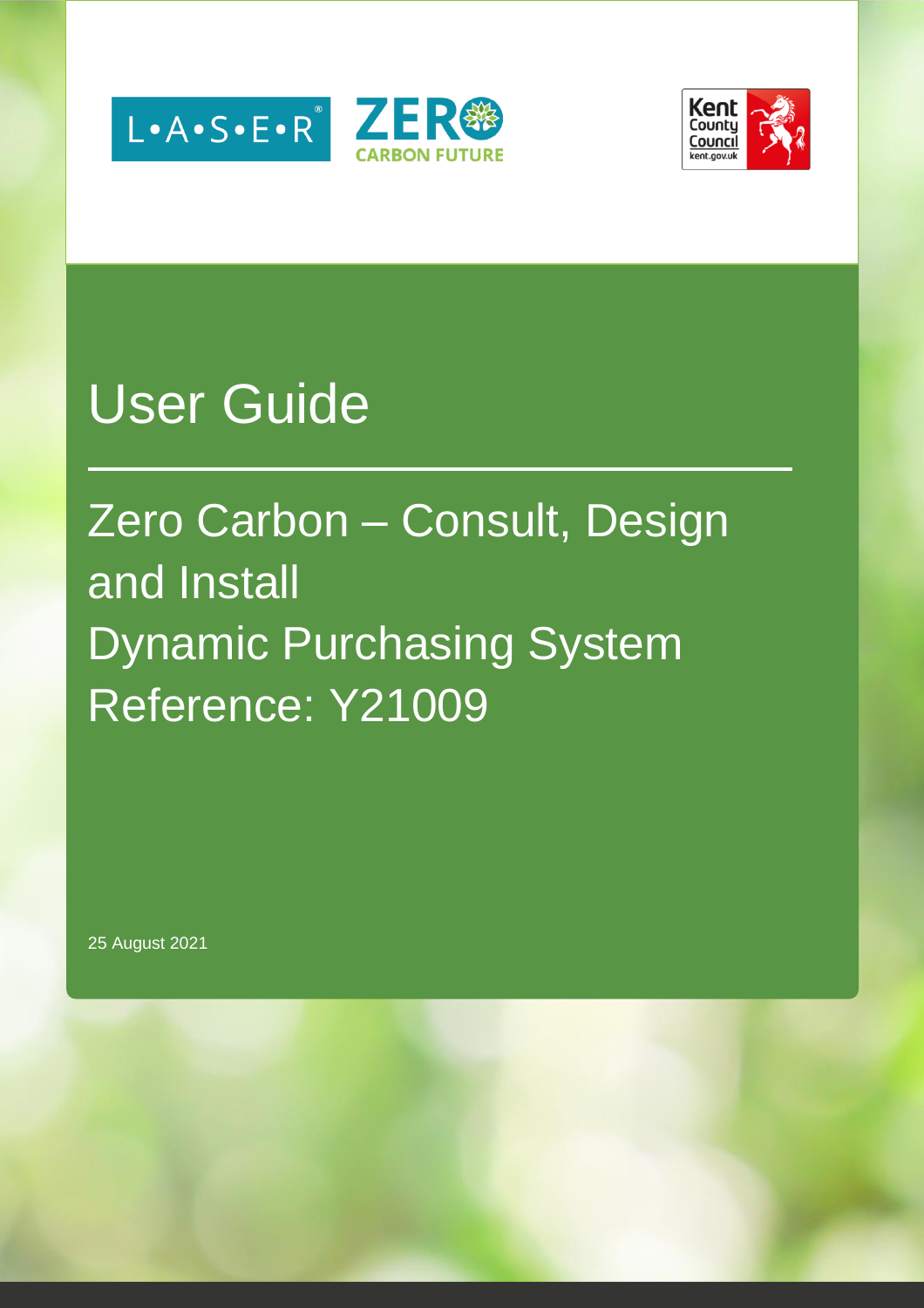

## **Zero Carbon Consult, Design and Install**

Created by: Andy Morgan, Head of Energy Management

### **Table of Contents**

| Introduction                                       | 3              |
|----------------------------------------------------|----------------|
| <b>DPS Details</b>                                 | $\overline{4}$ |
| The LASER Solution                                 | 6              |
| Benefits of using LASER's solutions                | 6              |
| Additional benefits of this DPS                    | 6              |
| <b>DPS Lots and Specialisms</b>                    | $\overline{7}$ |
| LOT 1 Site surveys and modelling                   | $\overline{7}$ |
| LOT 2 Energy/sustainability management consultancy | 8              |
| LOT 3 Technological solutions consultancy          | 10             |
| LOT 4 Technological solutions delivery             | 12             |
| <b>Contracting Process Guide</b>                   | 14             |
| How to use the Dynamic Purchasing System           | 15             |
| <b>User Guide Document Glossary</b>                | 16             |

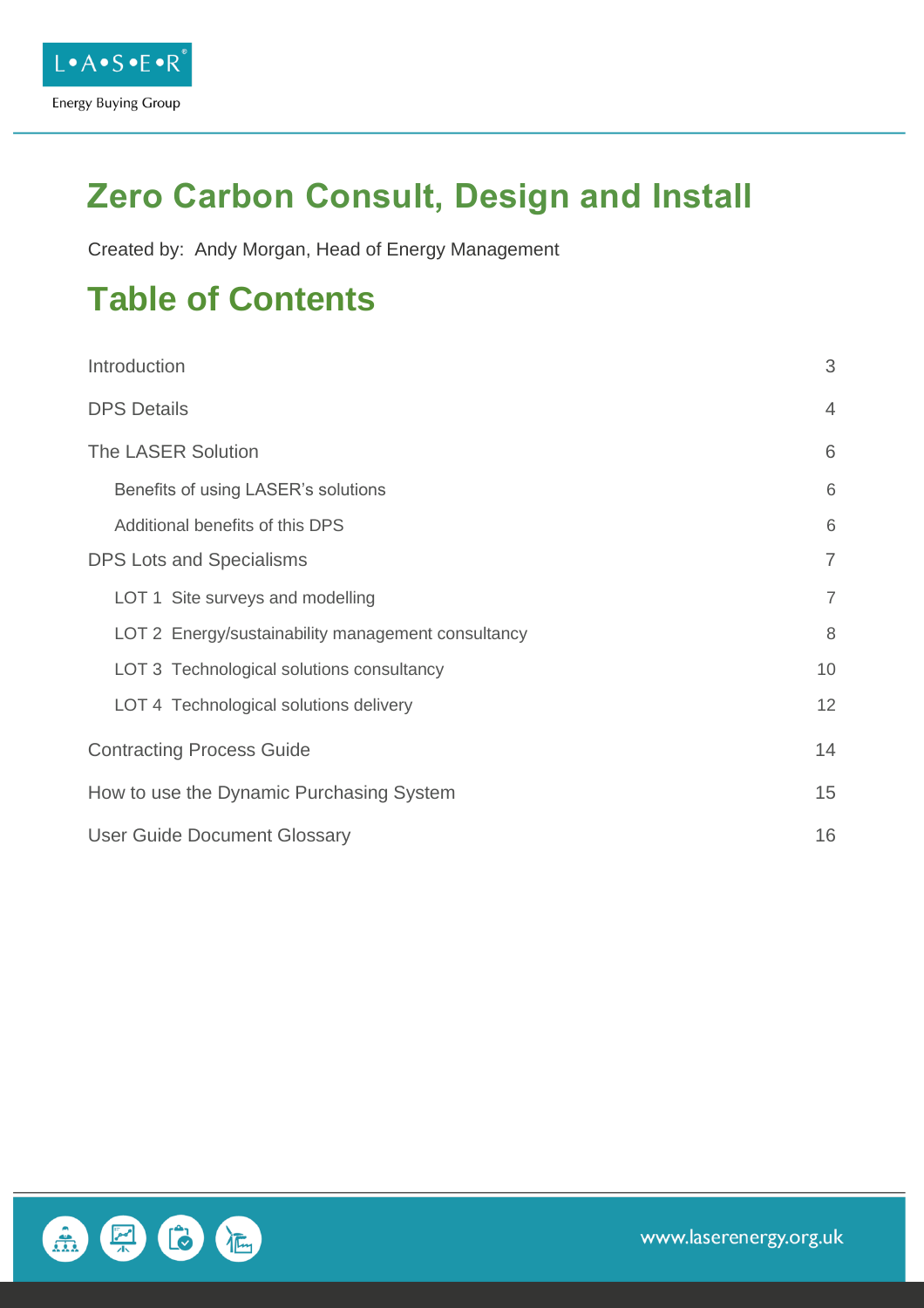### **Introduction**

LASER, Kent County Council's energy group, has established a Dynamic Purchasing System (DPS) of potential consultants and suppliers to help public bodies in achieving their low or zero carbon aspirations. The DPS is divided into 4 Lots:

- Lot 1 Site survey and modelling
- Lot 2 Energy/Sustainability management consultancy
- Lot 3 Technological solutions consultancy
- Lot 4 Technological solutions delivery

The full range of services included within each Lot can be found on Page 6. Where you wish to procure services through the DPS, suppliers who can provide that particular specialism are to be invited to participate in a mini-competition. This document sets out:

- Details and structure of the DPS
- The services contained within each Lot of the DPS
- Links to view the full supplier panel for each Lot and service
- How to use the DPS
- Links to template documents to run a mini-competition

The DPS (DPS Opportunity number DN535888) provides a procurement route compliant with UK Public Procurement Regulations to arranging services, goods and works for energy/carbon efficiency and renewable energy related Consultancy, Design and Installation.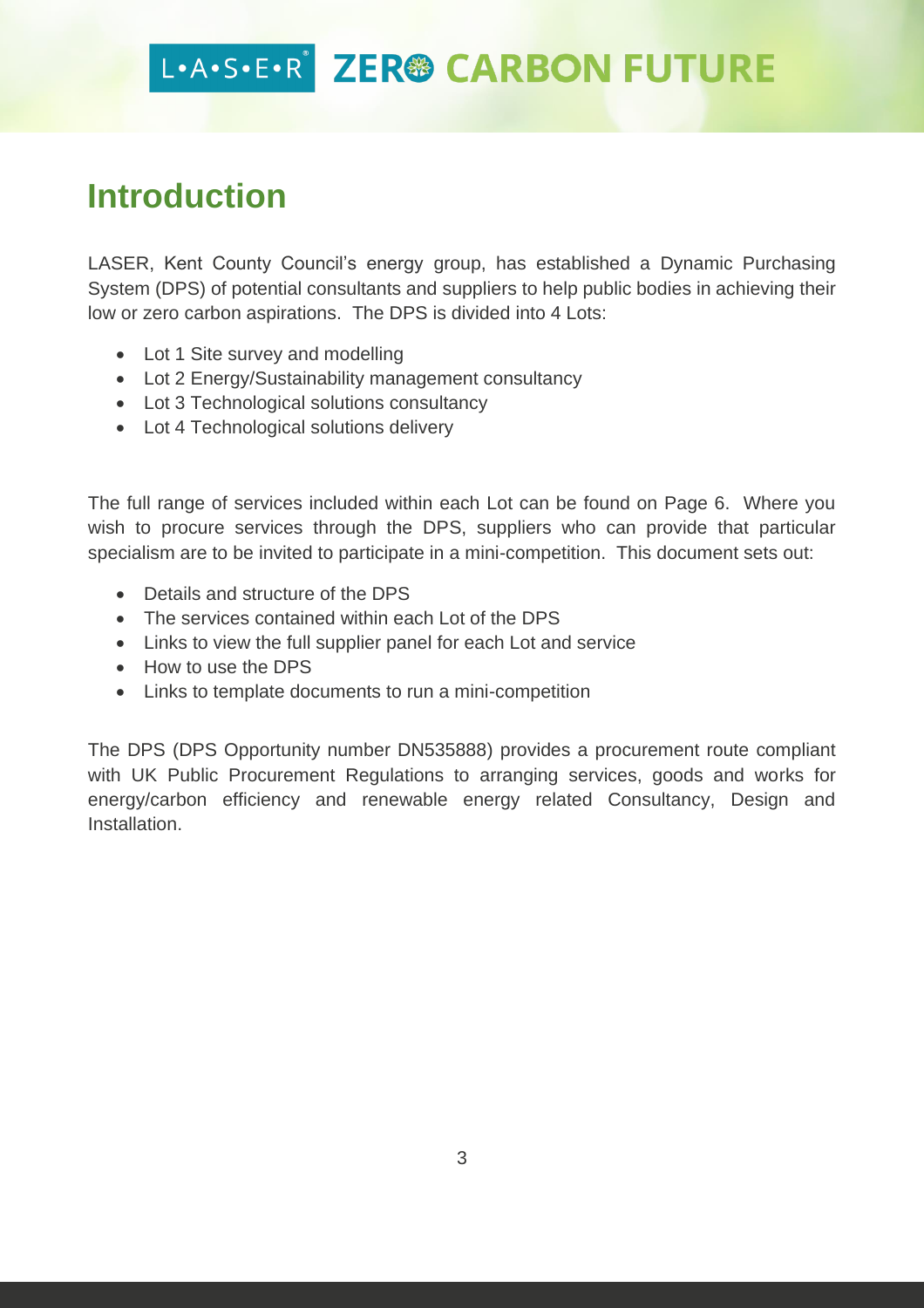### **DPS Details**

**Start Date:** 18/05/2021

**End Date:** 02/07/2026 with potential for extension

Contracts put in place under the DPS may extend beyond the end date of the DPS.

#### **Suppliers:**

In-order for suppliers to be awarded a place on the DPS they have satisfied initial requirements and provided details of their experience and ability across one or more of the DPS specialisms. Suppliers can apply to join the DPS at any time. For the current list of suppliers for each Lot and service, please contact your LASER Account Manager.

#### **Eligible Customers:**

Available to all public sector and third sector bodies throughout the UK.

#### **DPS Information:**

Tender Reference Y21009

Opportunity number DN535888

#### **DPS Terms and Conditions:**

Standard terms and conditions for this DPS will be provided to all Customers seeking to use it. They form the basis of the management of the DPS and are also applicable to services and works undertaken within it. Suppliers may submit terms and conditions in response to a mini-tender to reflect the specific services being procured by the Participating Authority ('Service Specific Terms and Conditions'). The DPS Terms and Conditions, Service Specific Terms and Conditions, Mini-Tender Competition Documents and Supplier Mini-Tender responses will all apply to any contracts secured under this DPS. In the event of a conflict between the documents, the following order of precedence applies:

- 1) Zero Carbon Consult, Design and Install Terms and Conditions for Dynamic Purchasing System Y21009
- 2) Zero Carbon Consult, Design and Install Call-Off Contract Terms and Conditions for Dynamic Purchasing System Y21009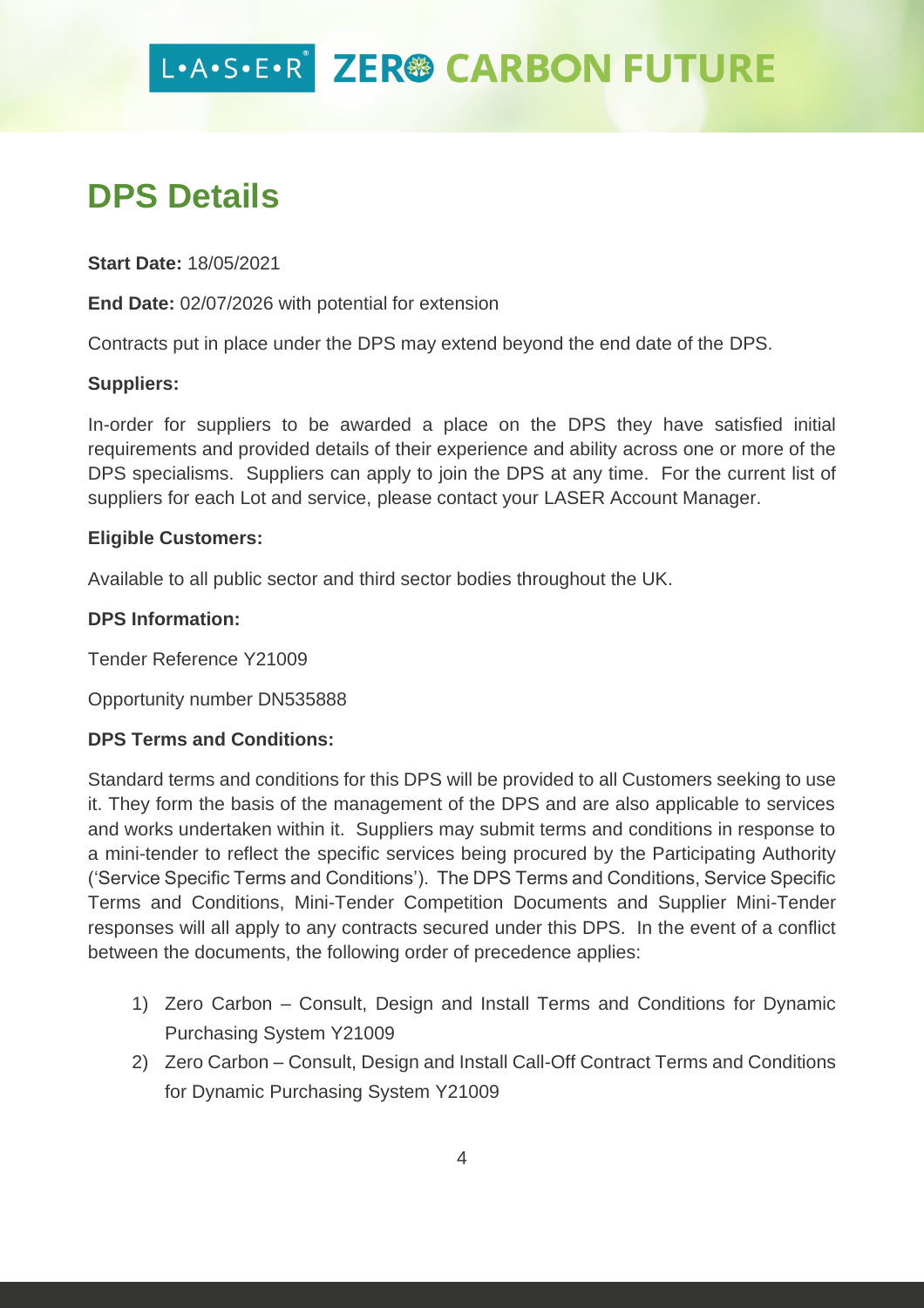- 3) Any written clarifications issued by the Participating Authority during the minicompetition
- 4) Mini-Competition Specification outlining the required Goods, Works or Services of the Participating Authority and any service specific terms and conditions required by the Participating Authority.
- 5) The Supplier's mini-competition Response
- 6) Any supplier service specific terms and conditions as submitted by the supplier in response to the Mini-Competition.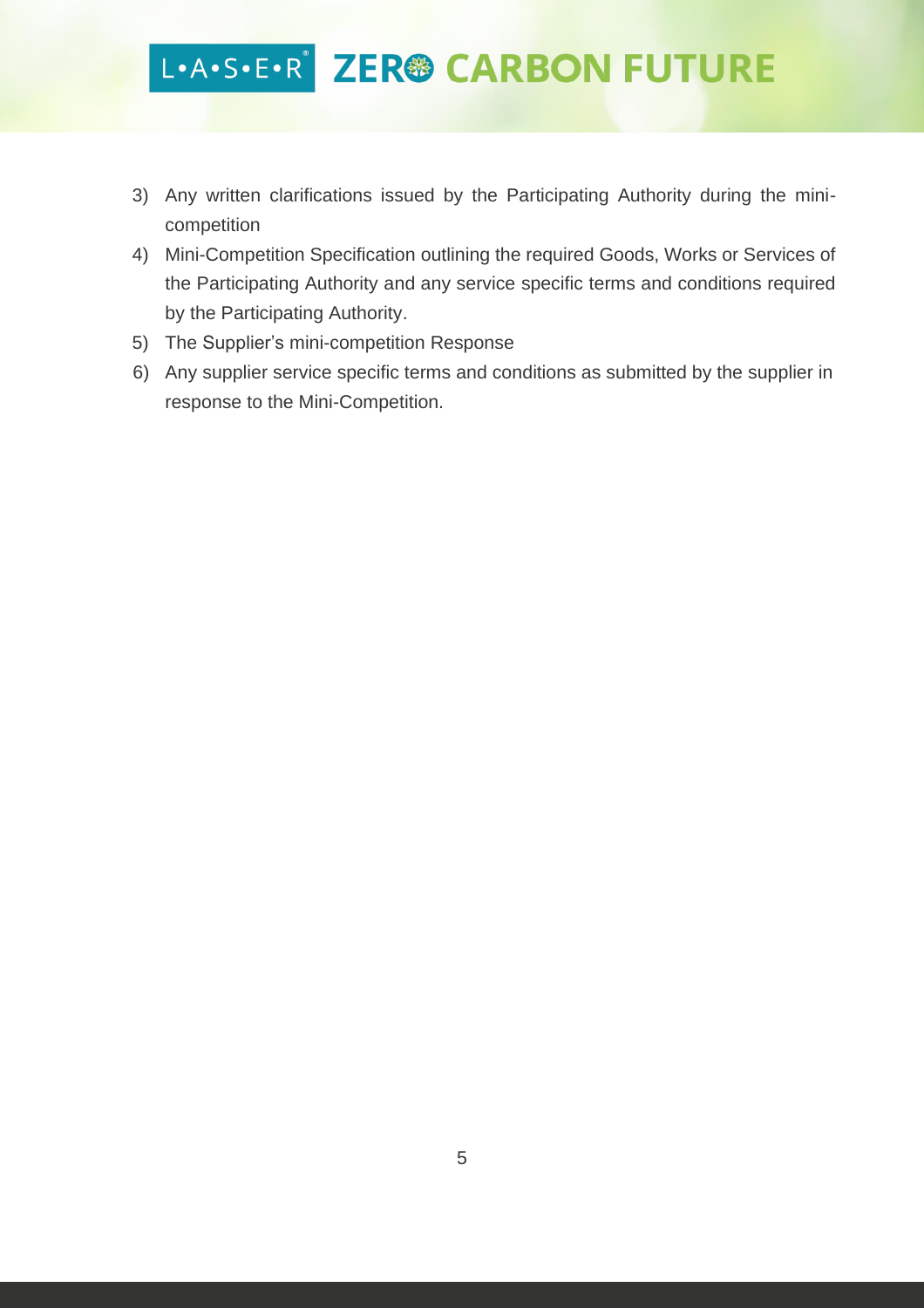### **The LASER Solution**

#### **Benefits of using LASER's solutions**

- Public Sector expertise we are a public body, operating in the energy sector to reduce energy costs since 1989.
- Central Purchasing Body no need to run a separate process to use the LASER frameworks or Dynamic Purchasing Systems (DPS)
- Range of Energy and Carbon related procurement solutions to suit different needs
- Public Sector ethos and ownership transparency of services and fees
- Continuous improvement committed to service development and participating authority satisfaction
- Compliant route to market

#### **Additional benefits of this DPS**

- In house knowledge and expertise
- Ongoing review of supplier relationships
- Flexible options available to suit individual authority low or net zero carbon strategies
- Evolving list of providers
- Ability to run mini competitions in house using supporting templates
- Option to have LASER advertise and run mini competitions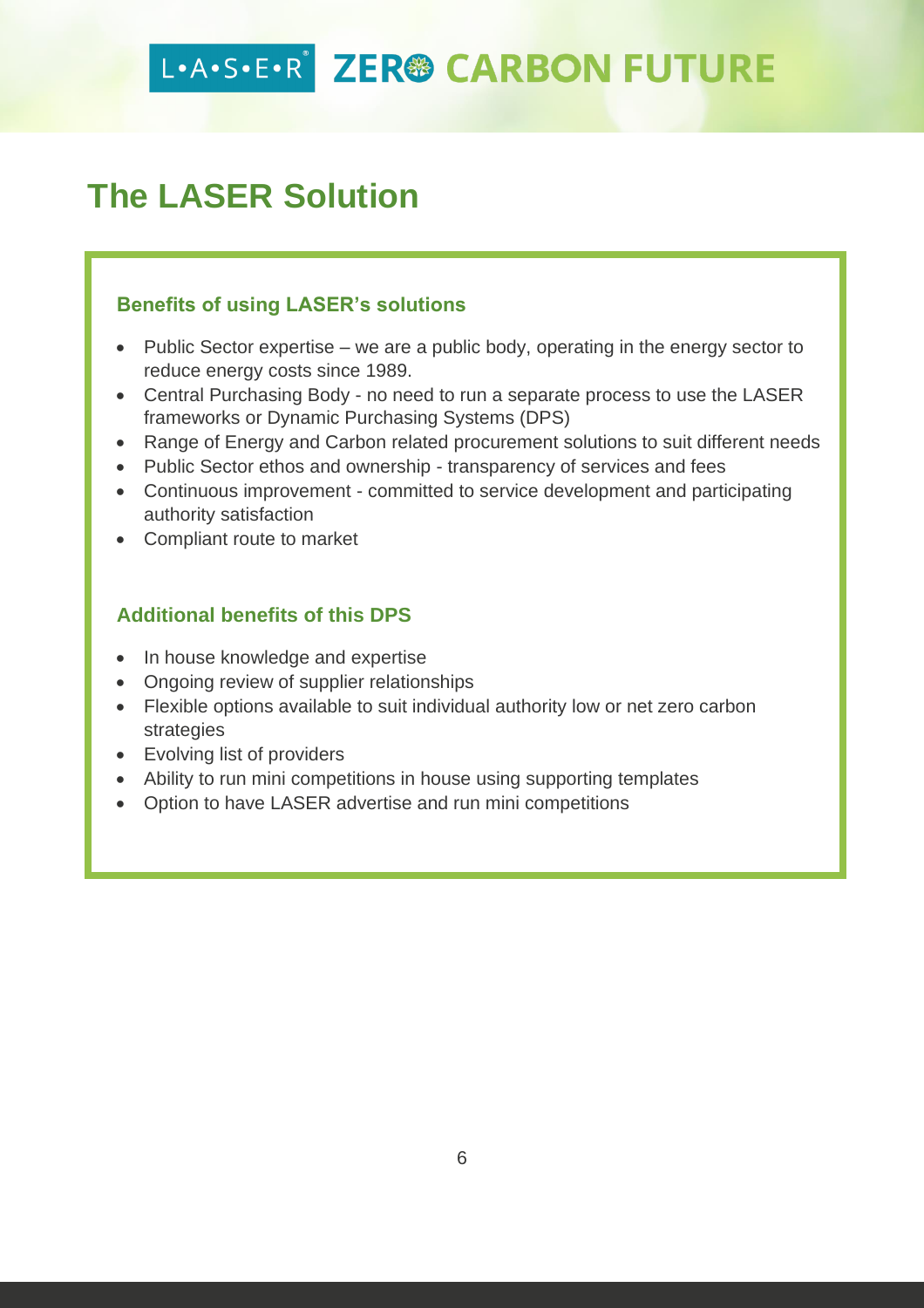### **DPS Lots and Specialisms**

#### **LOT 1 Site surveys and modelling**

This Lot is designed for public bodies to access consultants capable of providing energy and / or carbon related site surveys, audits and assessments. The full list of services included within this Lot is as follows:

#### **Lot 1 - Site survey and modelling**

**Specialism 1** General energy surveys at individual sites or portfolio of sites to review building energy performance and propose energy reduction measures, potentially including investment grade audits. This may also include the evaluation of existing Display Energy Certificates or Energy Performance Certificates or other reports such as condition surveys in order to identify a set of interventions, technologies or projects to reduce emissions in individual buildings or across estates.

**Specialism 2** Surveys to deliver compliance type surveys and audits including Display Energy Certificate (DEC) and Energy Performance Certificates (EPC) or equivalents in future.

**Specialism 3** Building performance modelling, analytics and simulation. Using sophisticated software to model the energy performance of planned and/or operational buildings in order to simulate performance and advise on operational or technical improvements in order to reduce energy use.

**Specialism 4** Technical site surveying to review mechanical or electrical services, structural survey or ground survey. For example, to assess constraints or practical implications of installing on site renewable energy infrastructure such as PV on roofs, heat mains for district heating or boreholes for GSHP.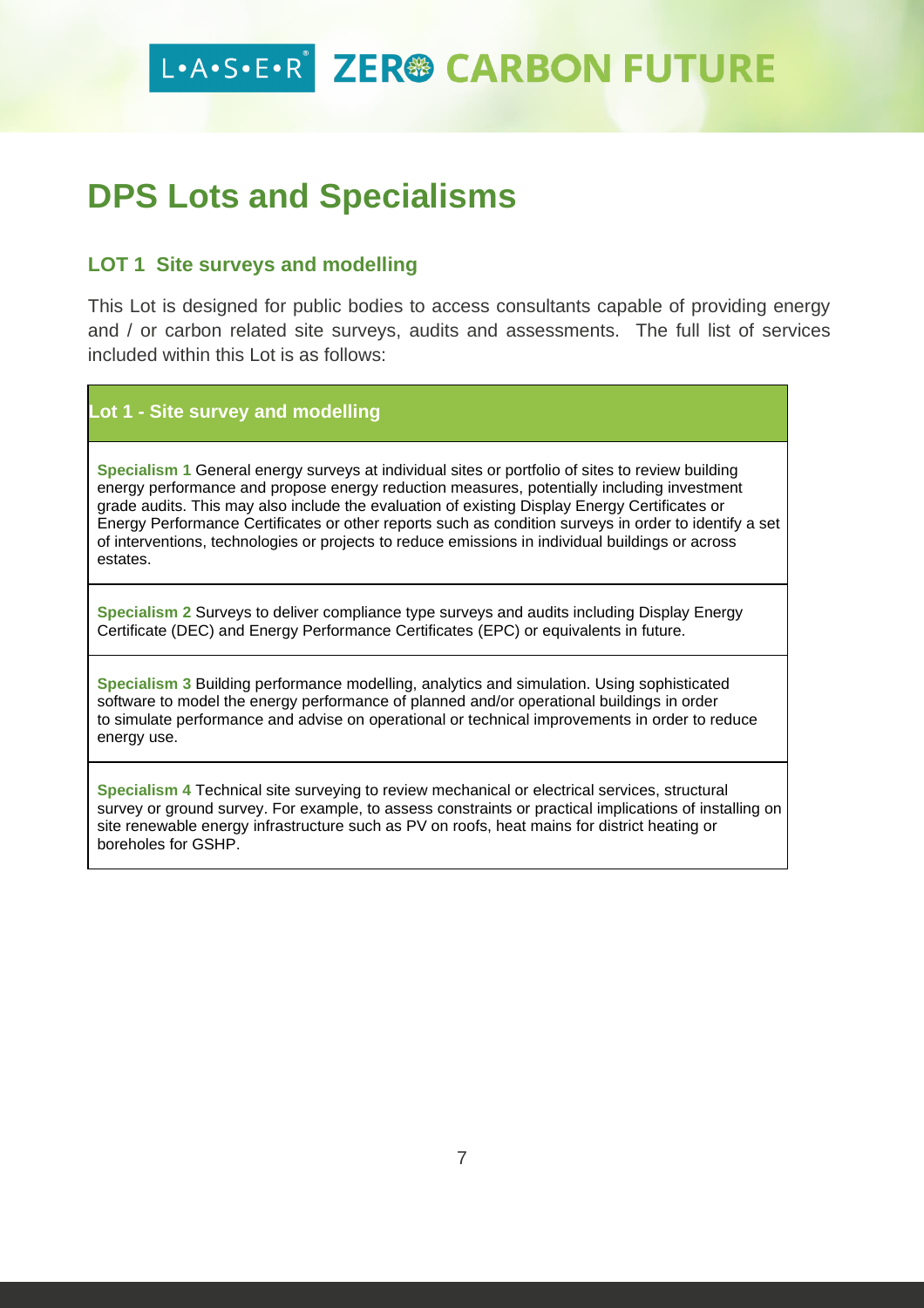#### **LOT 2 Energy/sustainability management consultancy**

This Lot is designed to enable public bodies to access consultants across a broad range of specialisms supporting planning and management of their net zero journey. The full list of services included within this lot is as follows:

#### **Lot 2 - Energy/Sustainability management consultancy**

**Specialism 1** Energy infrastructure consultancy such as feasibility study, front end engineering design, planning application, environmental audits. Covering a range of technologies e.g., solar farms, battery parks, hydrogen production etc. Suppliers on this specialism will be able to offer a range of services to support public bodies planning their own renewable or smart energy infrastructure.

**Specialism 2** Grid connection consultancy for renewable generation or 'spill'. Suppliers will write grid connection applications, provide advice to public bodies planning renewable or smart energy infrastructure, and liaise with DNOs under instruction from public bodies.

**Specialism 3** Vehicle fleet management / planning for low carbon alternatives. Suppliers in this specialism will support public bodies planning to reduce emissions from their vehicle fleets. This may include analysing current fleets, practices and processes and providing advice to public bodies such as changes to practices and transitioning to alternative transport fuels and/or vehicle types.

**Specialism 4** Specialist Legal/financial/structural specialisms around large carbon saving projects. Suppliers to this specialism will support public bodies with legal and financial aspects of larger carbon saving projects such as low carbon heat networks, renewable generation or smart energy facilities, to include for example:

- Initial investment and ROI assessment and advice
- Full commercialisation consultancy
- Consultancy on structuring of deals or Special Purpose Vehicles etc.
- Legal advice on contract with third parties to build, operate or procure renewable or smart energy facilities or infrastructure.

**Specialism 5** Carbon offset and sequestration schemes consultancy. Consultants to this specialism will advise on appropriate schemes, accreditations, costs and carbon saving calculations from carbon offsetting or sequestration. This may include formal third-party schemes but also sequestration activity such as land management and planting trees.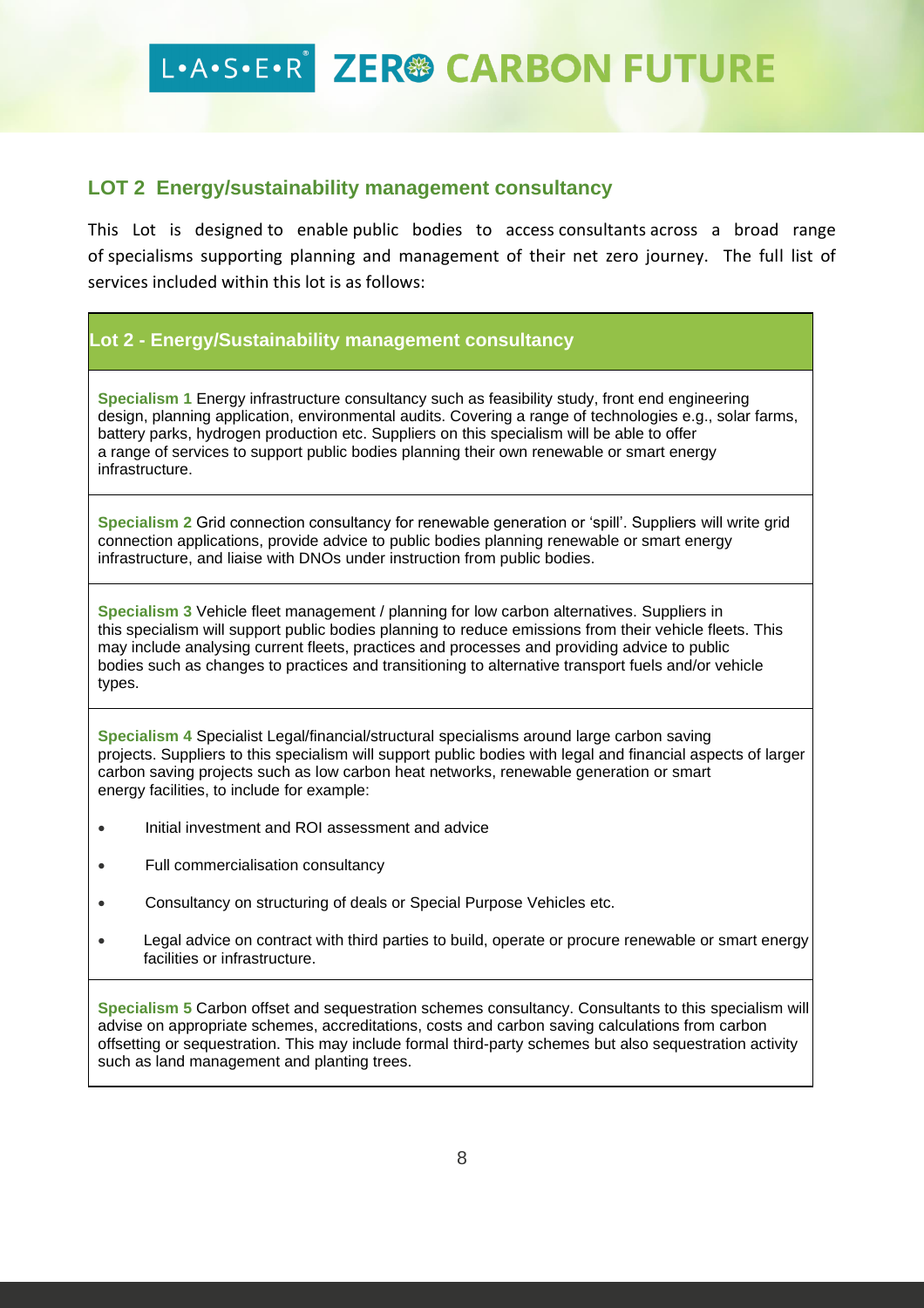#### **Lot 2 - Energy/Sustainability management consultancy**

**Specialism 6** Net zero emissions buildings retrofit programme management. Consultants to this specialism will advise on the design and oversee the delivery of estate wide carbon reduction programmes. They may directly subcontract the supply and installation element of projects or they may be overseeing contractors procured through other Lots on this framework or procured by public bodies through other routes.

**Specialism 7** Renewable electricity and heat energy generation programme. Consultants to this specialism will advise on the design and oversee the delivery of renewable or smart energy programmes. They may directly subcontract the supply and installation element of projects or they may be overseeing contractors procured through other Lots on this framework or procured by public bodies through other routes.

**Specialism 8** Education and communications to encourage engagement and change amongst staff, Councillors and wider stakeholders. Consultants in this specialism will advise public bodies and provide specialisms to help communicate to and train public body staff, elected members or wider stakeholders such as businesses, communities and wider public.

**Specialism 9** Supply chain and/or lifecycle carbon footprint analysis. Consultants to this specialism will provide expert advice and specialisms to analyse and measure carbon lifecycle or emissions resulting from public bodies' supply chains e.g., GHG Protocol Scope 3 emissions. This may include examination of embodied carbon in infrastructure type projects such as roads and buildings.

**Specialism 10** Electric Vehicle Charging network infrastructure planning consultancy. Suppliers in this specialism would advise and support public bodies with developing strategies for Electric Vehicle charging networks and infrastructure. This may include modelling the demands, assessing existing infrastructure, mapping potential locations, and overlaying data such as access to electricity infrastructure, future planned developments etc.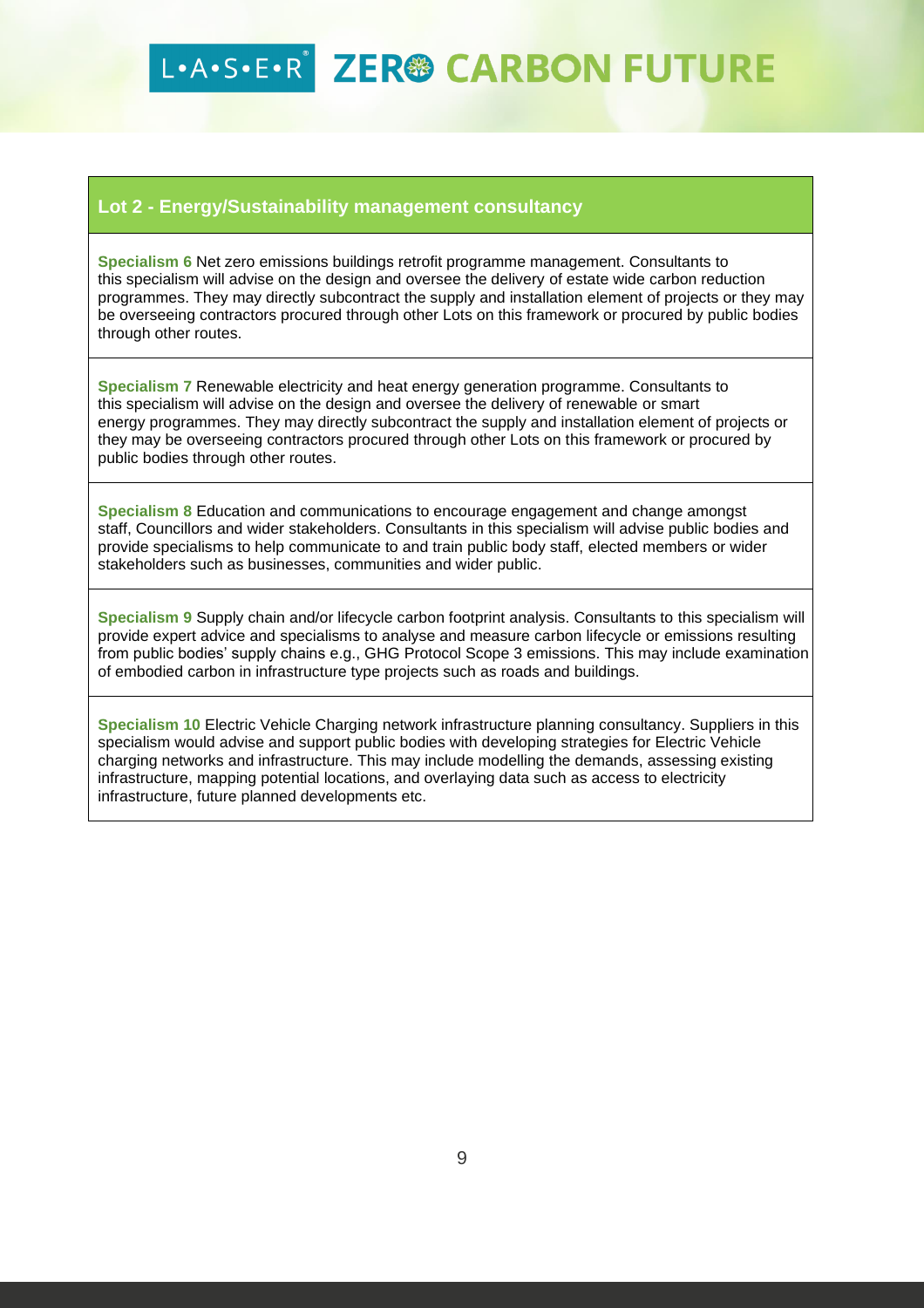#### **LOT 3 Technological solutions consultancy**

This Lot is designed to enable public bodies to access consultants with specific technical solution design and feasibility capability. The full list of services included within this lot is as follows:

#### **Lot 3 - Technological solutions consultancy**

**Specialism 1** Heat pump systems air/water/absorption/ground source

**Specialism 2** District Heating schemes

**Specialism 3** Heat metering for District Heating or any form of submetering

**Specialism 4** Rooftop Solar PV

**Specialism 5** Ground mounted solar PV farm

**Specialism 6** Solar Thermal heating systems

**Specialism 7** Combined Heat and Power

**Specialism 8** Battery Storage standalone grid connected or behind the meter including microgrids

**Specialism 9** Building Management Systems and discrete controls

**Specialism 10** Biomass heating

**Specialism 11** Insulation of buildings and pipework

**Specialism 12** Anaerobic digestion and bio digester specification

**Specialism 13** Hydro power (small and micro run of river)

**Specialism 14** HVAC System Upgrade (fan/pump motor replacements, system rebalance, occupancybased control, boiler replacement)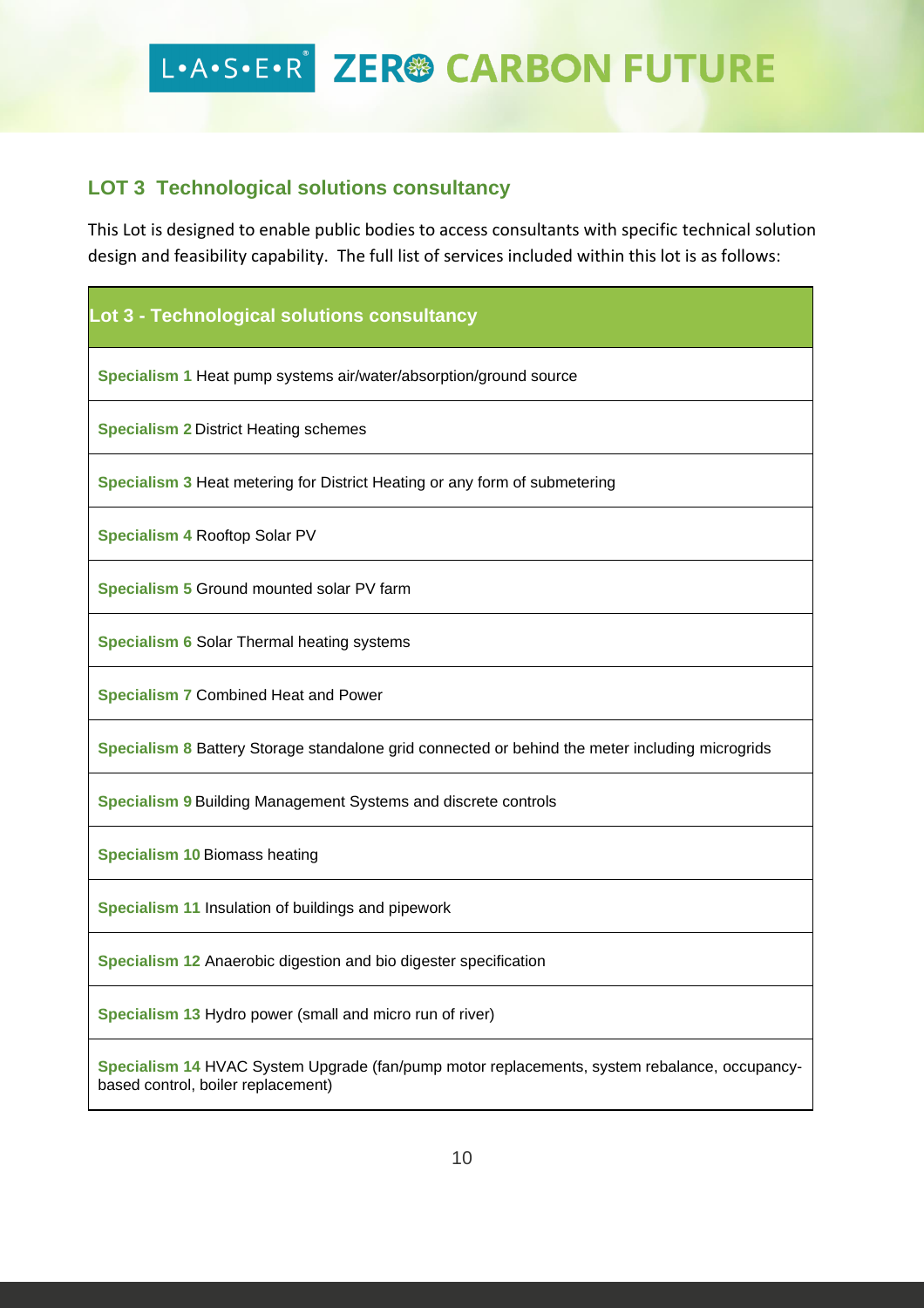#### **Lot 3 - Technological solutions consultancy**

**Specialism 15** Site level Smart grid, local active network management technologies and virtual power plant technologies. For example, to integrate technologies such as solar PV, battery storage, EV charging and electrically powered heating on a local smart network.

**Specialism 16** Hydrogen systems including production and/or storage, distribution and end point delivery

**Specialism 17** New and emerging technologies. This lot is open to technologies not listed in other Specialisms which reduce carbon emissions through efficiency improvements or renewable energy forms.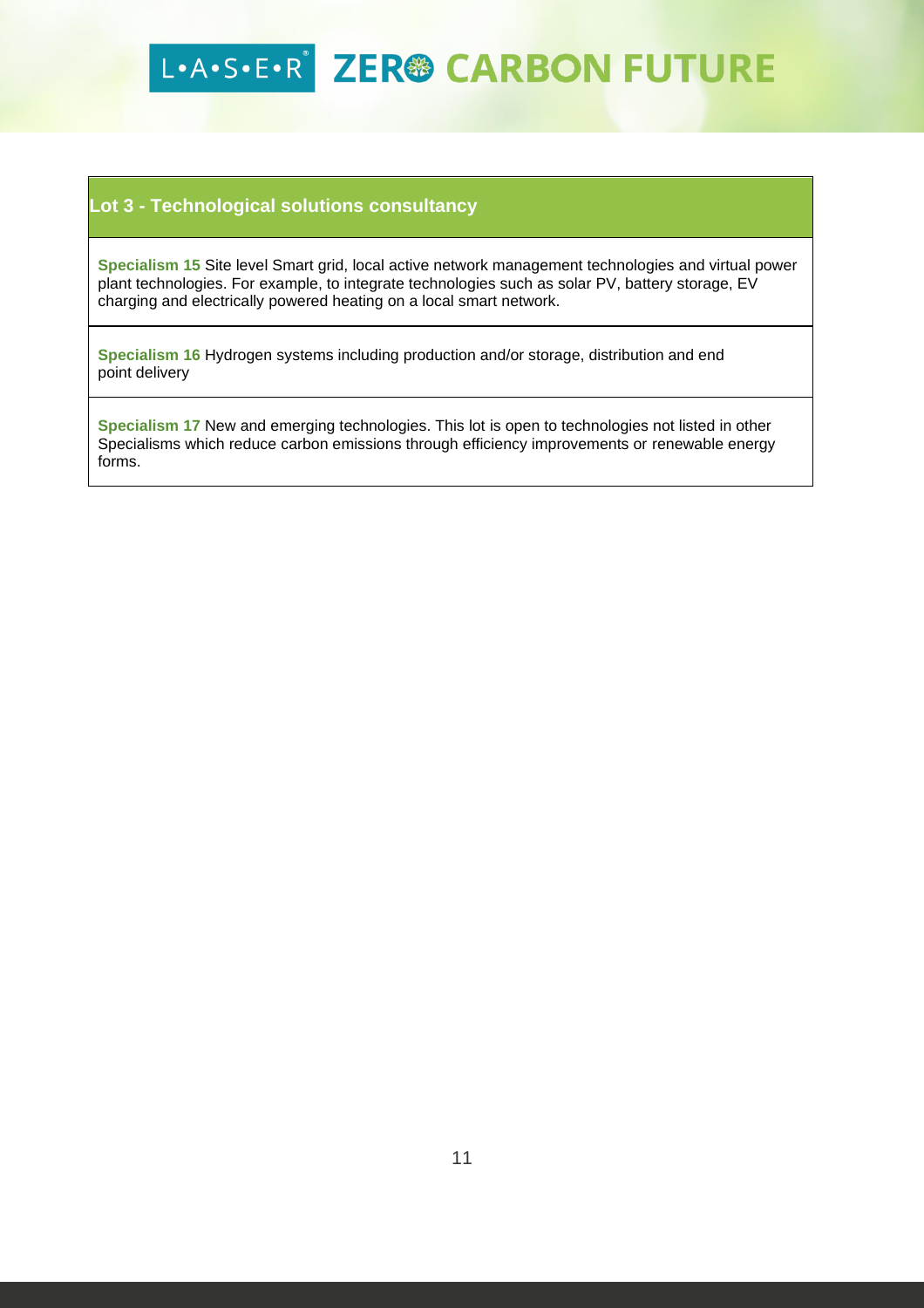#### **LOT 4 Technological solutions delivery**

This Lot is designed for public bodies to access suppliers capable of supplying and installing low and zero carbon technological solutions. The full list of services included within this lot is as follows:

#### **Lot 4 Technological solutions delivery**

**Specialism 1** Heat pump systems air/water/absorption/ground source

**Specialism 2** District Heating schemes

**Specialism 3** Heat metering for District Heating or any form of submetering

**Specialism 4** Rooftop Solar PV

**Specialism 5** Ground mounted solar PV farm

**Specialism 6** Solar Thermal heating systems

**Specialism 7** Combined Heat and Power

**Specialism 8** Battery Storage standalone grid connected or behind the meter including microgrids

**Specialism 9** Building Management Systems and discrete controls

**Specialism 10** Biomass heating

**Specialism 11** Insulation of buildings and pipework

**Specialism 12** Anaerobic digestion and bio digester specification

**Specialism 13** Hydro power (small and micro run of river)

**Specialism 14** HVAC System Upgrade (fan/pump motor replacements, system rebalance, occupancybased control, boiler replacement)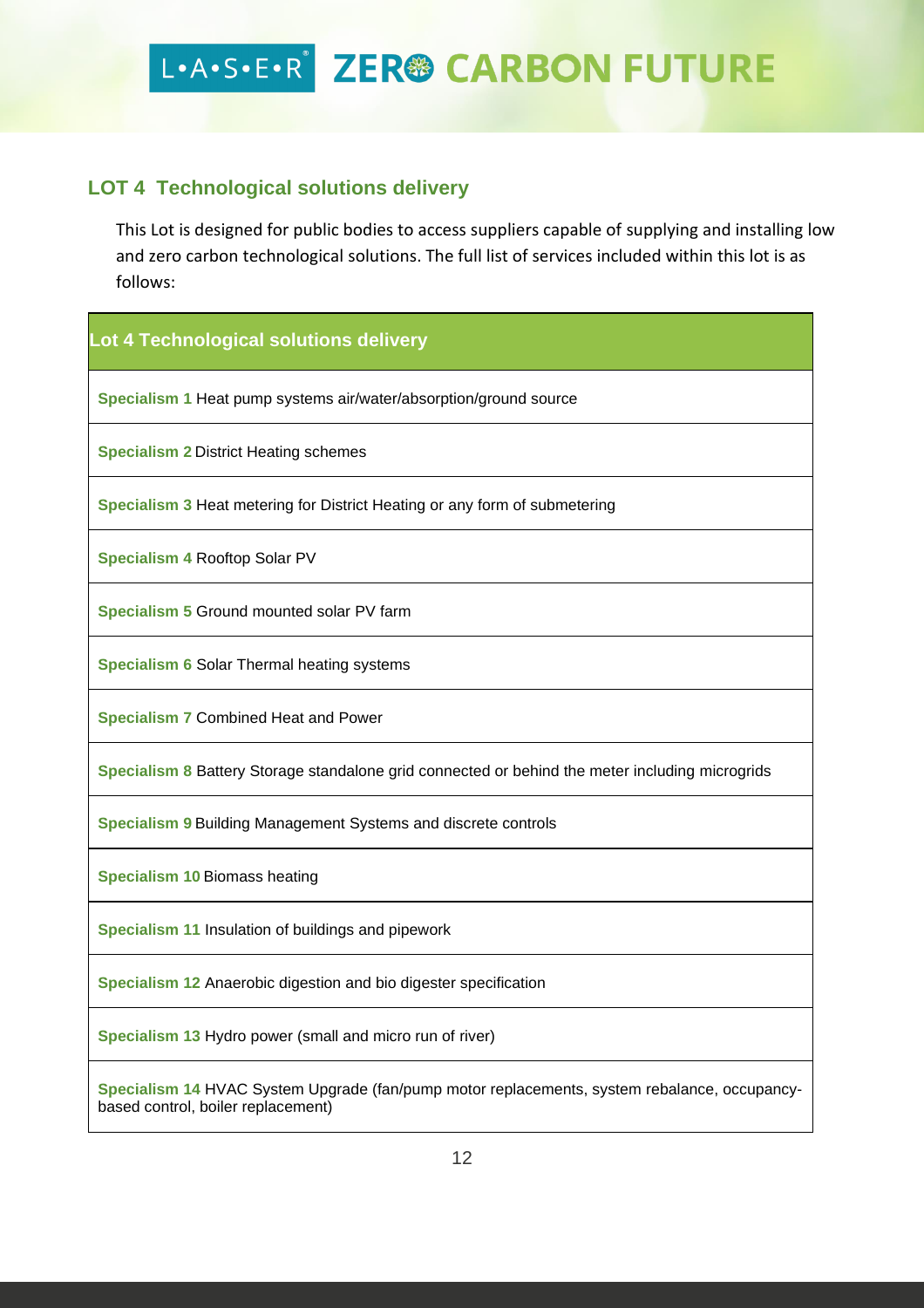#### **Lot 4 Technological solutions delivery**

**Specialism 15** Site level Smart grid and local active network management technologies. For example, to integrate technologies such as solar PV, battery storage, EV charging and electrically powered heating on a local smart network.

**Specialism 16** Hydrogen systems including production and/or storage, distribution and end point delivery

**Specialism 17** New and emerging technologies. This lot is open to technologies not listed in other Specialisms which reduce carbon emissions through efficiency improvements or renewable energy forms.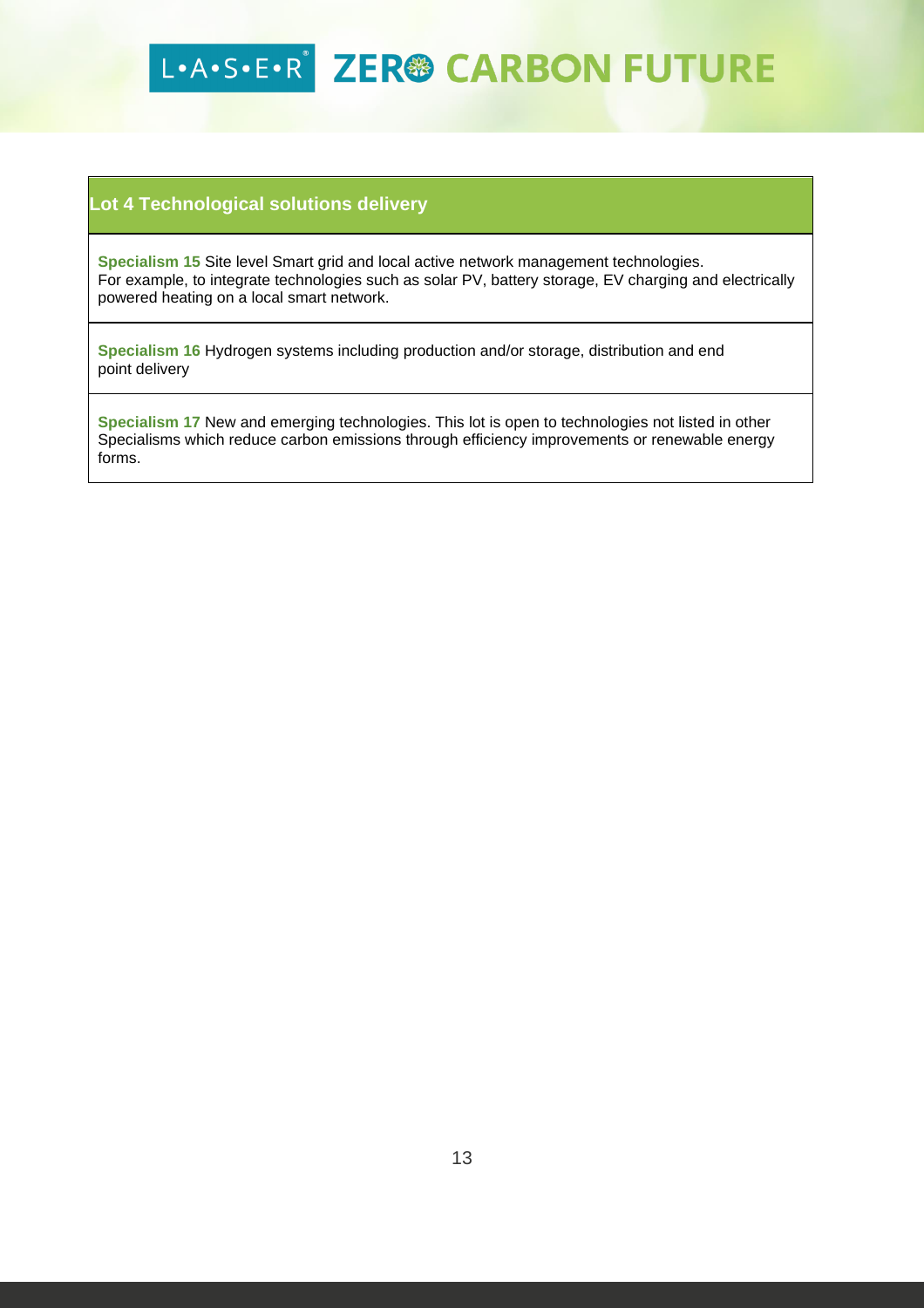### **Contracting Process Guide**

The following chart summarises the overall process of using the DPS. Information on Page 14 gives more detail on how to run a mini-competition under the DPS.

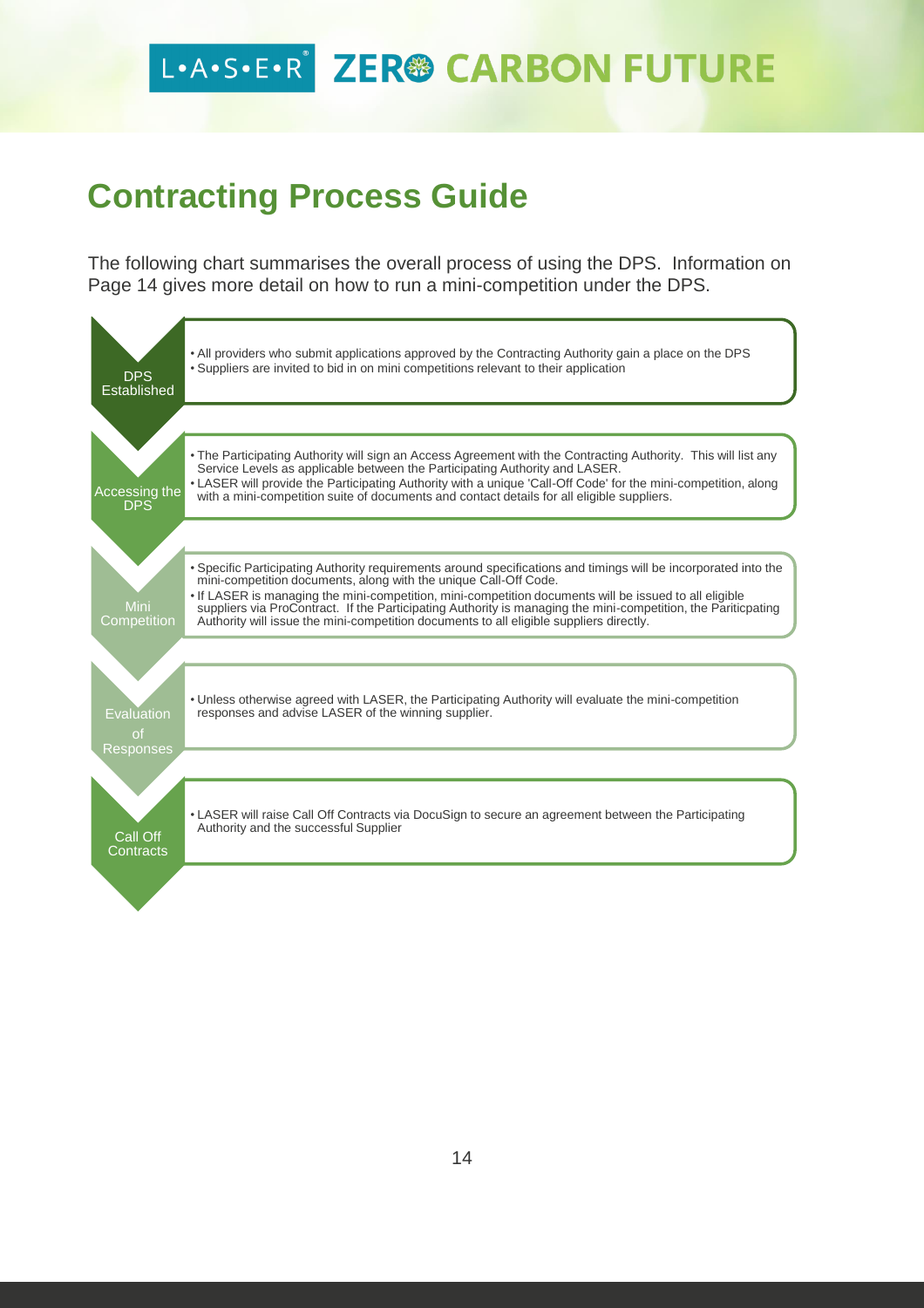### **How to use the Dynamic Purchasing System**

A Participating Authority wishing to source services through the DPS will need to:

- 1. Obtain and sign an Access Agreement with LASER This sets out the terms of using the Dynamic Purchasing System.
- 2. Once the Access Agreement is signed, LASER will provide you with:
	- a. A set of template documents that can be used to run a mini-competition.
	- b. A Call-Off code to insert into the mini-competition documents (or multiple Call-Off codes if multiple competitions are being run).
	- c. The latest contact details for all suppliers eligible to supply the service(s) you are seeking to procure.
- 3. Into the mini-competition documents, the Participating Authority will insert:
	- a. The Specification of the services to be procured.
	- b. Timescales
	- c. Pricing requirements (e.g. how price offers are to be provided by the suppliers)
	- d. Evaluation criteria
	- e. Any specific contract terms, such as payment terms, liabilities etc. Suppliers will submit their standard terms and conditions with their tender response, so it's important that you include any specific terms you are seeking for the final contract.
	- f. The Call-Off code provided by LASER. Please note that the procurement will only be compliant under the DPS where a unique Call-Off code provided by LASER is used.
- 4. Issue the mini-competition to all suppliers providing the set of services to be procured.
- 5. Evaluate the suppliers' responses in accordance with the Evaluation Criteria specified.
- 6. Provide to LASER an Award Report summarising the submissions received, the successful supplier(s)' submission and the original mini-competition documents. LASER will insert these into a Call-Off contract and arrange for customer and supplier execution by DocuSign.
- 7. Notify unsuccessful suppliers

LASER can also offer a 'managed service' to advertise and run the mini tender on your behalf. To discuss this option, please speak with your Account Manager.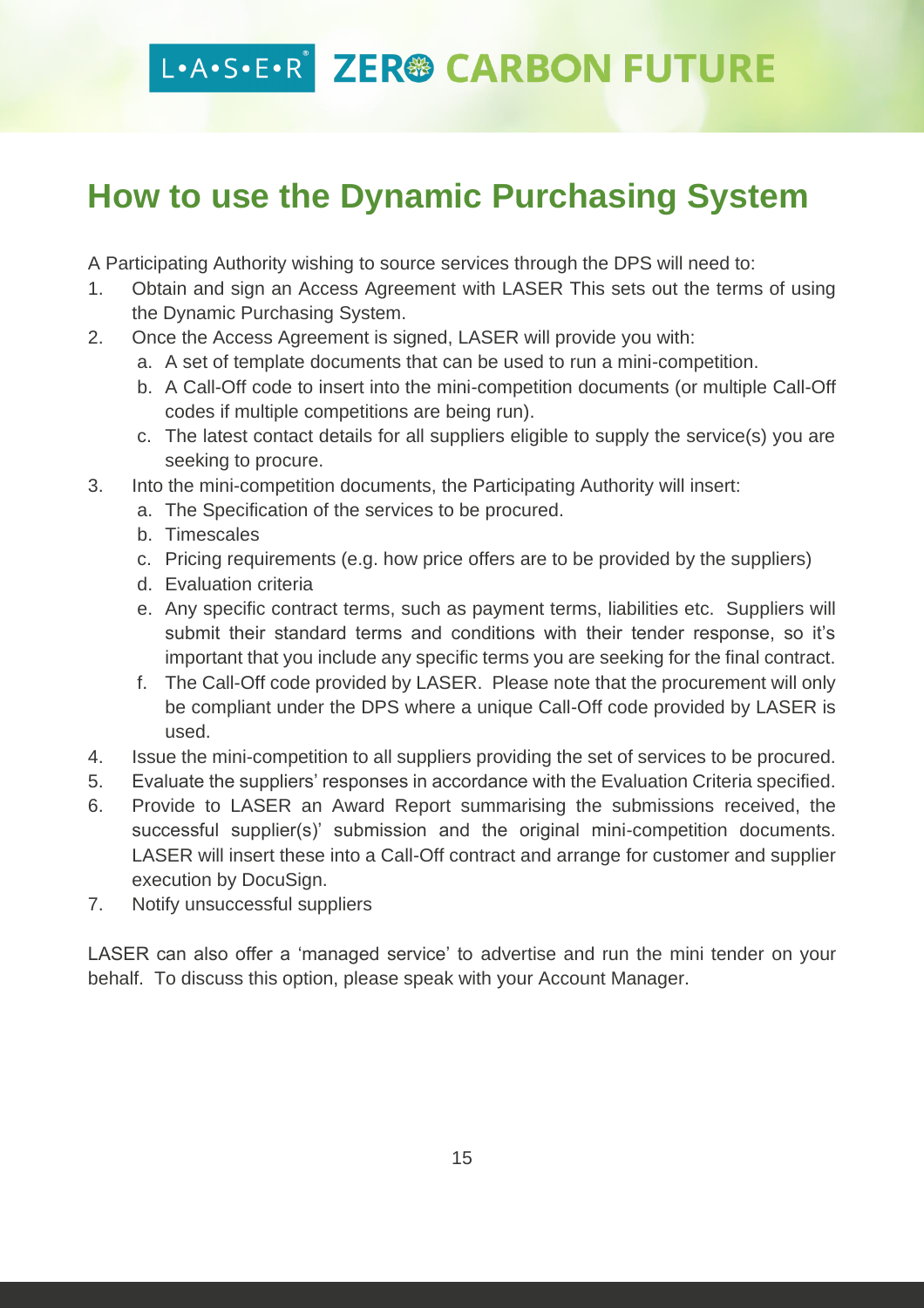### **User Guide Document Glossary**

#### Access Agreement

The Access Agreement is between the Participating Authority and the Contracting Authority (Kent County Council LASER) and allows a Participating Authority to access the DPS. It is essential that the Access Agreement is signed prior to any mini-competition being run or Call-Off Contracts being put in place.

#### Award Report

This is a report summarising the evaluation of the responses to the mini competition. It will include the Suppliers ranking with a summary paragraph of each bid noting where their submission was strong, and where more points could have been scored. This will usually be produced by the Participating Authority and will be shared with the Contracting Authority (Kent County Council LASER) to inform the Call-Off Contract.

#### Call-Off Contract

This is between a Participating Authority and the chosen Supplier and provides a clear statement of the goods/services/works to be delivered. The Participating Authority will provide the successful supplier(s)' submission and the original mini-competition documents to LASER who will create the Call-Off Contract in DocuSign to be executed by the Participating Authority and the Supplier. The Call-Off Contract is valid from the date the Supplier signs and returns the Order Form.

#### Terms and Conditions

The terms and conditions under which a Supplier is to operate will be submitted by the Supplier in response to the mini competition stage and will be agreed as part of the Call-Off issued to the Supplier. Please note, the Supplier Terms and Conditions differ to the DPS Terms and Conditions (which dictate how a Supplier must operate under the DPS, including criteria such as GDPR, Modern Slavery and Freedom of Information).